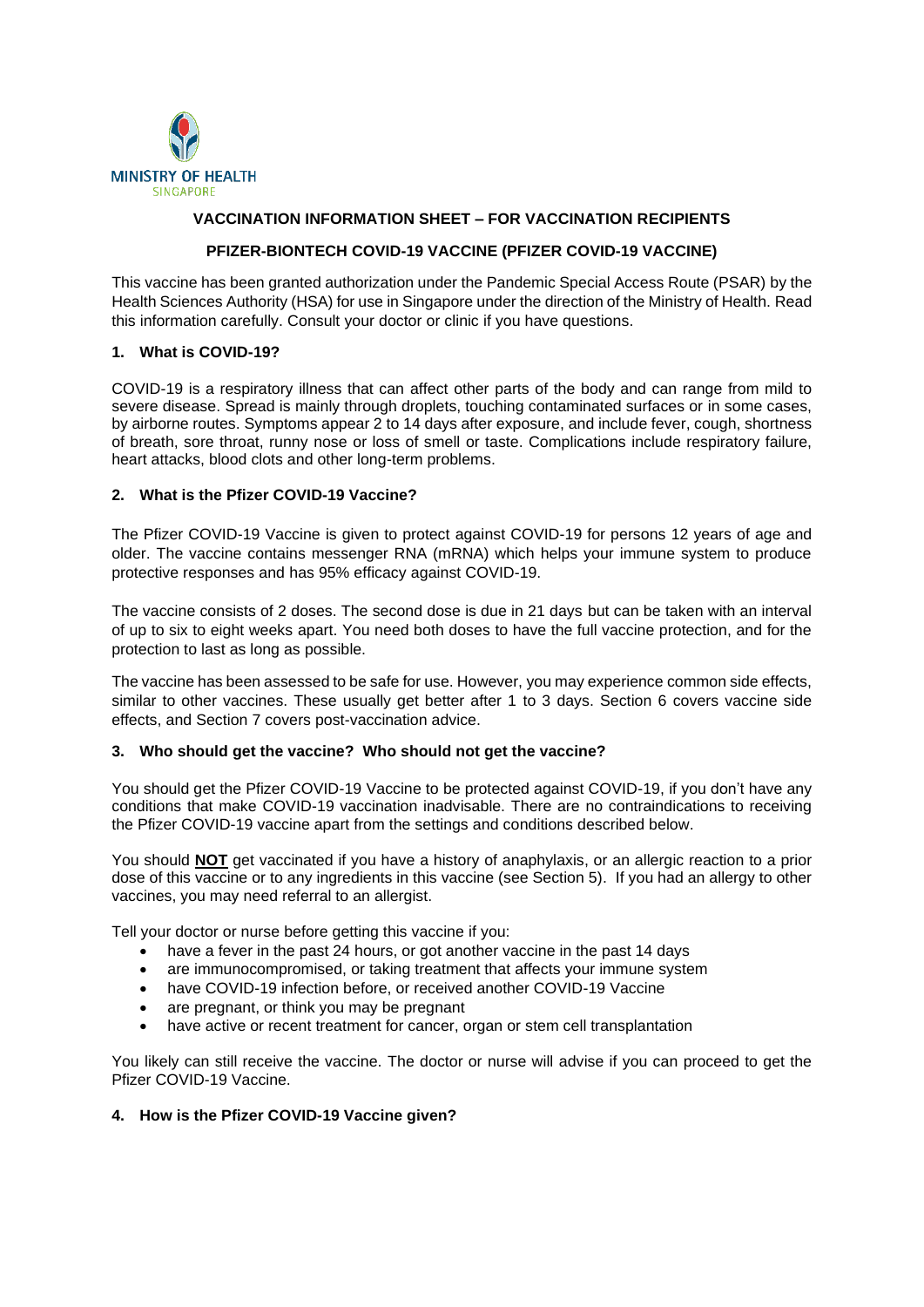This vaccine is given as an injection into the muscle of your upper arm. You should return for your second dose of the same vaccine on the stipulated appointment given, to complete your COVID-19 vaccination.

# **5. What are the ingredients in the Pfizer COVID-19 Vaccine?**

The Pfizer COVID-19 Vaccine includes the following ingredients: BNT162b2 mRNA; (4-hydroxybutyl) azanediyl)bis(hexane-6,1-diyl)bis(2-hexyldecanoate); 2-[(polyethylene glycol)-2000]-N,Nditetradecylacetamide; 1,2-Distearoyl-sn-glycero-3-phosphocholine; cholesterol; potassium chloride; monobasic potassium phosphate; sodium chloride; dibasic sodium phosphate dihydrate; sucrose

# **6. What are the possible side effects? How do I manage the side effects?**

Like all vaccines, this vaccine can cause side effects. Most side effects are mild or moderate, and usually get better within a few days. The table below lists some common side effects that have been reported with this vaccine, and how to manage them.

| <b>Side Effects</b>                           | <b>How to Manage</b>                            |
|-----------------------------------------------|-------------------------------------------------|
| Pain, redness, swelling at the injection site | Those with fever are advised to self-isolate at |
|                                               | home until the fever subsides.                  |
| Fever, chills                                 |                                                 |
|                                               | Paracetamol 1 to 2 tablets every 6 hours as     |
| Headache, muscle pain, joint pain             | needed                                          |
| <b>Tiredness</b>                              | Rest                                            |
| Lymph node swelling at neck or arms           | Usually gets better by itself in a week or so   |

See a doctor if the side effects persist or get worse, if the fever persists for more than 48 hours or if respiratory symptoms such as cough, runny nose, sore throat, shortness of breath or loss of sense of taste and smell develops. Very rarely, this vaccine can cause a severe allergic reaction or anaphylaxis. Signs of a severe allergic reaction include difficulty breathing, swelling of your face, throat, eyes or lips, a fast heartbeat, dizziness and weakness, a bad rash all over your body. **If you experience a severe allergic reaction, seek medical attention immediately.** Call 995 or go to the nearest A&E immediately.

These may not be all the possible side effects of the Pfizer COVID-19 Vaccine. If you experience side effects not listed, please consult your doctor.

# **7. Any Other Advice Before or After Vaccination?**

The following advice is provided for different groups of vaccine recipients:

- If you are on blood thinning medicines, press firmly on the injection site for 5 minutes
- If you are pregnant, please consult your obstetrician to discuss the risks & benefits, so you can make an informed decision about receiving the Pfizer COVID-19 Vaccine.
- If you are on active treatment for cancer, please consult your oncologist to discuss the risks & benefits, to assess suitability for receiving the Pfizer COVID-19 Vaccine.

In general, it's advisable to be well-hydrated and not to skip meals before coming for vaccination. Persons who are dehydrated or fasting may be more prone to fainting after the vaccination. It is also advisable to avoid possible actions that may stimulate a serious allergic reaction after vaccination:

- Avoid strenuous exercise or physical exertion for 12-24 hours after getting vaccinated
- Avoid drinking alcohol for 12-24 hours after getting vaccinated
- Avoid taking non-steroidal anti-inflammatory drugs (NSAIDs) for pain or fever after vaccination. (NSAIDs include medications like ibuprofen, naproxen, and diclofenac.)